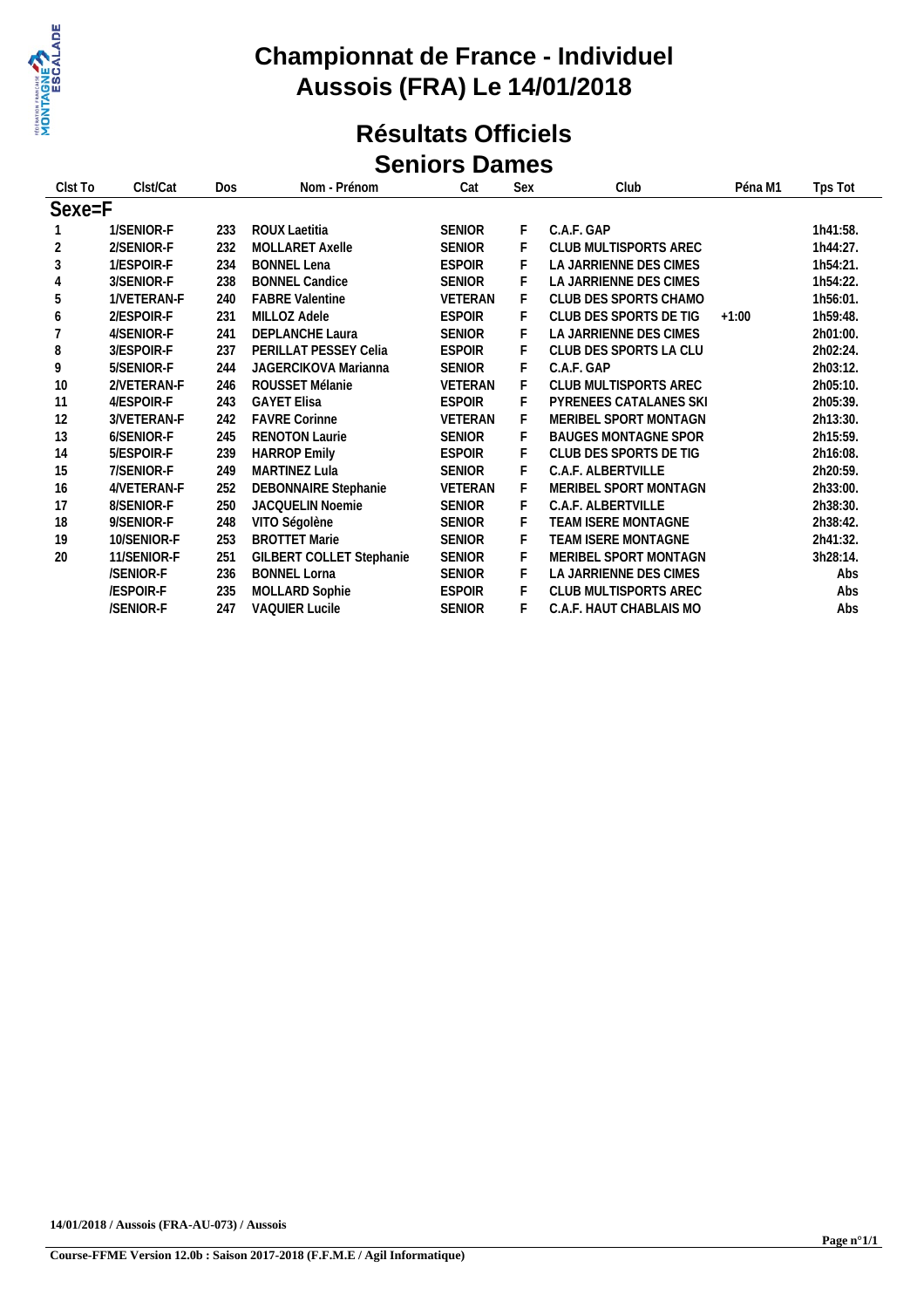

# **Championnat de France - Individuel Aussois (FRA) Le 14/01/2018**

## **Résultats Officiels**

| Clst To | Clst/Cat         | Dos | Nom - Prénom          | Cat           | Sex | Club                   | Péna M1 | Tps Tot  |  |
|---------|------------------|-----|-----------------------|---------------|-----|------------------------|---------|----------|--|
| Sexe=F  |                  |     |                       |               |     |                        |         |          |  |
|         | 1/ESPOIR-F       | 234 | BONNEL Lena           | <b>ESPOIR</b> |     | LA JARRIENNE DES CIMES |         | 1h54:21. |  |
|         | 2/ESPOIR-F       | 231 | MILLOZ Adele          | <b>ESPOIR</b> |     | CLUB DES SPORTS DE TIG | $+1:00$ | 1h59:48. |  |
| 3       | 3/ESPOIR-F       | 237 | PERILLAT PESSEY Celia | <b>ESPOIR</b> |     | CLUB DES SPORTS LA CLU |         | 2h02:24. |  |
| 4       | 4/ESPOIR-F       | 243 | <b>GAYET Elisa</b>    | <b>ESPOIR</b> |     | PYRENEES CATALANES SKI |         | 2h05:39. |  |
| 5       | 5/ESPOIR-F       | 239 | <b>HARROP Emily</b>   | <b>ESPOIR</b> |     | CLUB DES SPORTS DE TIG |         | 2h16:08. |  |
|         | <b>/ESPOIR-F</b> | 235 | MOLLARD Sophie        | <b>ESPOIR</b> |     | CLUB MULTISPORTS AREC  |         | Abs      |  |